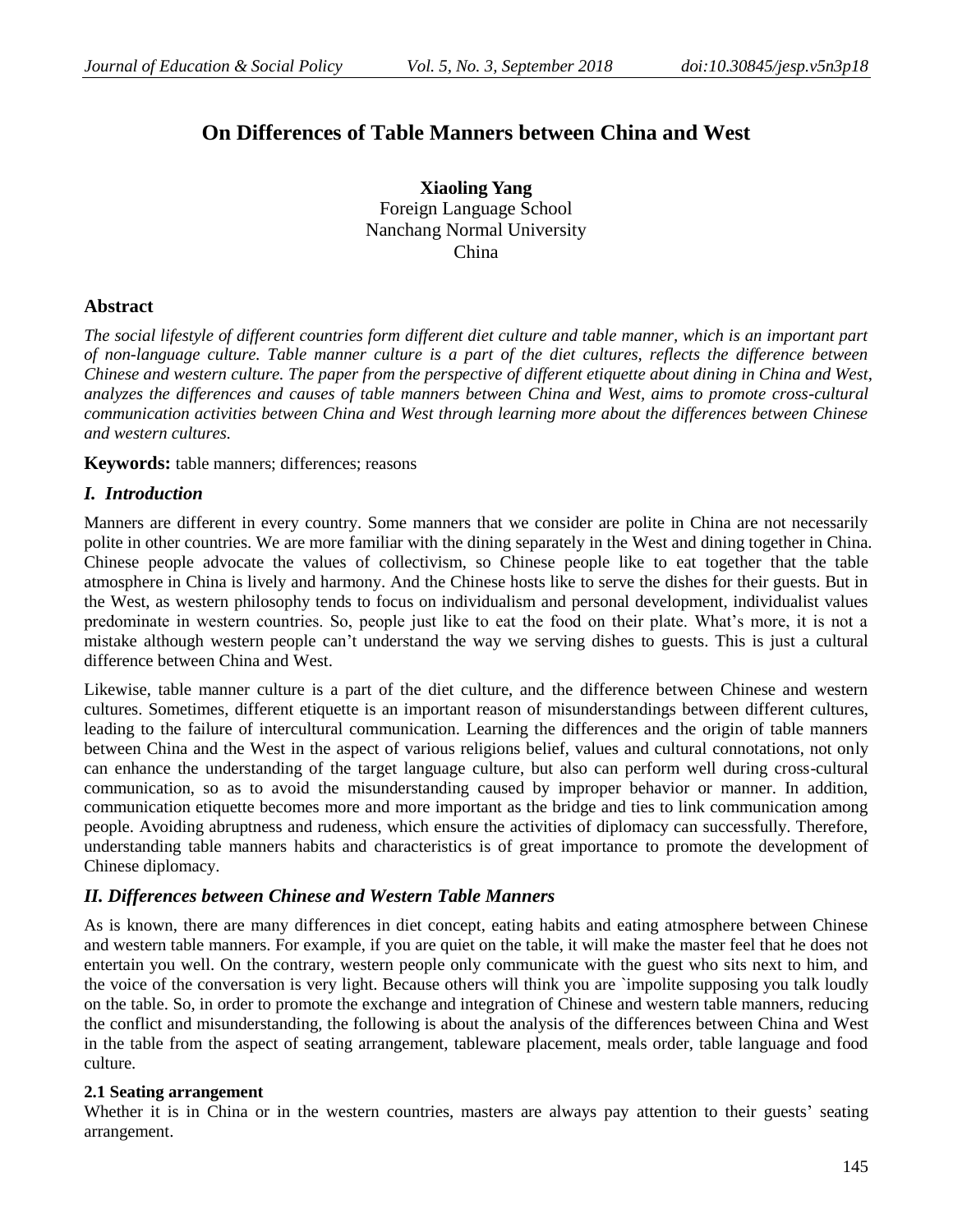According to the works of Mencius: "There should be affection between fathers and sons, affiliation between monarchs and courtiers, distinction between husbands and wives, order between seniors and juniors, and trust among friends." In China, people advocates to compare the status of the noble and the humbler, arrange the guests' seat according to the order between seniors and juniors. On the basis of traditional culture "the east is noble" and "the direction of facing in the main door is noble". That is why the seat towards the east or facing in the main door is always arranged for the noblest guest. Chinese people usually use the table whose shape is round. That means reunions, harmony and peace. And there is a distinction between the status of the noble and the humble. The seat directly facing the door of the round table is the main seat, and the order of table is loftiest, it is generally offered to the elderly, the main guest or the people who has high status. The seat on both sides of the main seat is secondary seat and its importance is second only to the main seat. It means that the status of the people who sits on the secondary seat is only next to the main seat's people. The farthest seat from the main seat, the last seat near the door, is the lowest in round table. It is generally offered to the male and female owners or people who accompany guests to sit down. If it's a family dinner, the seat is usually arranged for children. If it's a department banquet, it will be seated by the people whose position is lower. Therefore, the order of seating arrangement has presented a thinking of distinction between the noble and the humbler to some extent.

Ladies first are always preferred as a traditional social rule in the West. If it is a party which invites male and female together, the most honorable seat is reserved for the hostess, while the host sits opposite the hostess. The right is generally considered as superiority in the West. In other words, seat on the right is higher than the left. Western food is usually served with a long table, and guest will center on the host and hostess. Man and woman should be seated crossly rather than adjacent to sit, and man should let the woman sit on his right side rather than in the aisle. At the period of seating, man should pull the chair for lady, and sitting after the lady.

#### **2.2 Tableware placement**

In China, there is tableware including chopsticks, bowl, cup, plate and so on. The layout of tableware is relatively simple. The plate is placed closest to the body, water cup is placed on the left side of the plate, and wine glass is on the right. Small plate should be put on the above of big plate, and bowl should be placed ahead to the left of the body, then spoon should be put in it. Meanwhile, chopsticks have occupied an important position in Chinese food culture since ancient times. Chopsticks are essential on the Chinese table. It should be careful not to lick the residue on the chopsticks, and put down your chopsticks when talking to others. Don't stick chopsticks in the food or use them to beat anything. It is important to point at others with chopsticks and use chopsticks to pick teeth or get something other than food.

In the West, people tends to use knives, forks, spoons, cups and so on, and the tableware placed more complicated than China's. People often put tray in the middle, fork on the left and knife on the right. The tip of the knife must be placed up and the edge of the knife should be placed inside. If the knife and fork or other tableware is fallen to the ground, it is a decent way of asking the waiter to help you picked up than picking it up by yourself. Put the spoon on the plate, staple food on the left and tableware on the right before dinner. Meanwhile, you will find that the placement of cups is also exquisite. The order that the glasses are placed variously according to the type of wine, from left to right is spirits wine glasses, wine glasses, champagne glasses and beer glasses.

#### **2.3 Food Culture**

There is a Chinese saying, "food is the basic of the people, taste is the basic of the food." in China. In the Book of Rites, Confucius has also talked "dining between male and female are the most basic important requirement". It can be seen that the Chinese people attach great importance to diet. In the same way, Mr. Sun Zhongshan had said that, "it is show that the skill of cooking is not good if you can't distinguish the taste well". So the charm of Chinese food is "taste". Chinese people often say whether a dish is delicious depending on its color and flavor. Chinese people are emotional thinker, that is, people are more sensitive to food than the rational. And people often comment on a dish depending on whether it's delicious or not rather than its nutrition when they taste the food. Because of paying attention to the taste of food, Chinese people will often ignore the basic nutrition of food. The traditional foods like spring rolls and deep-fried dough sticks, the nutrients of the foods are lost after frying or prolonged stewing. On the other hands, due to Chinese people regarding the "taste" of dishes as very important, so here are five kinds of cooking methods: steaming, boiling, roasting, frying and stir frying. Therefore, there are eight major famous cuisines, or eight styles of dishes. They are Shandong cuisine, Sichuan cuisine, Cantonese cuisine, Fujian cuisine, Su cuisine, Zhejiang cuisine, Hunan cuisine and Anhui cuisine. It makes Chinese food standing in the world food.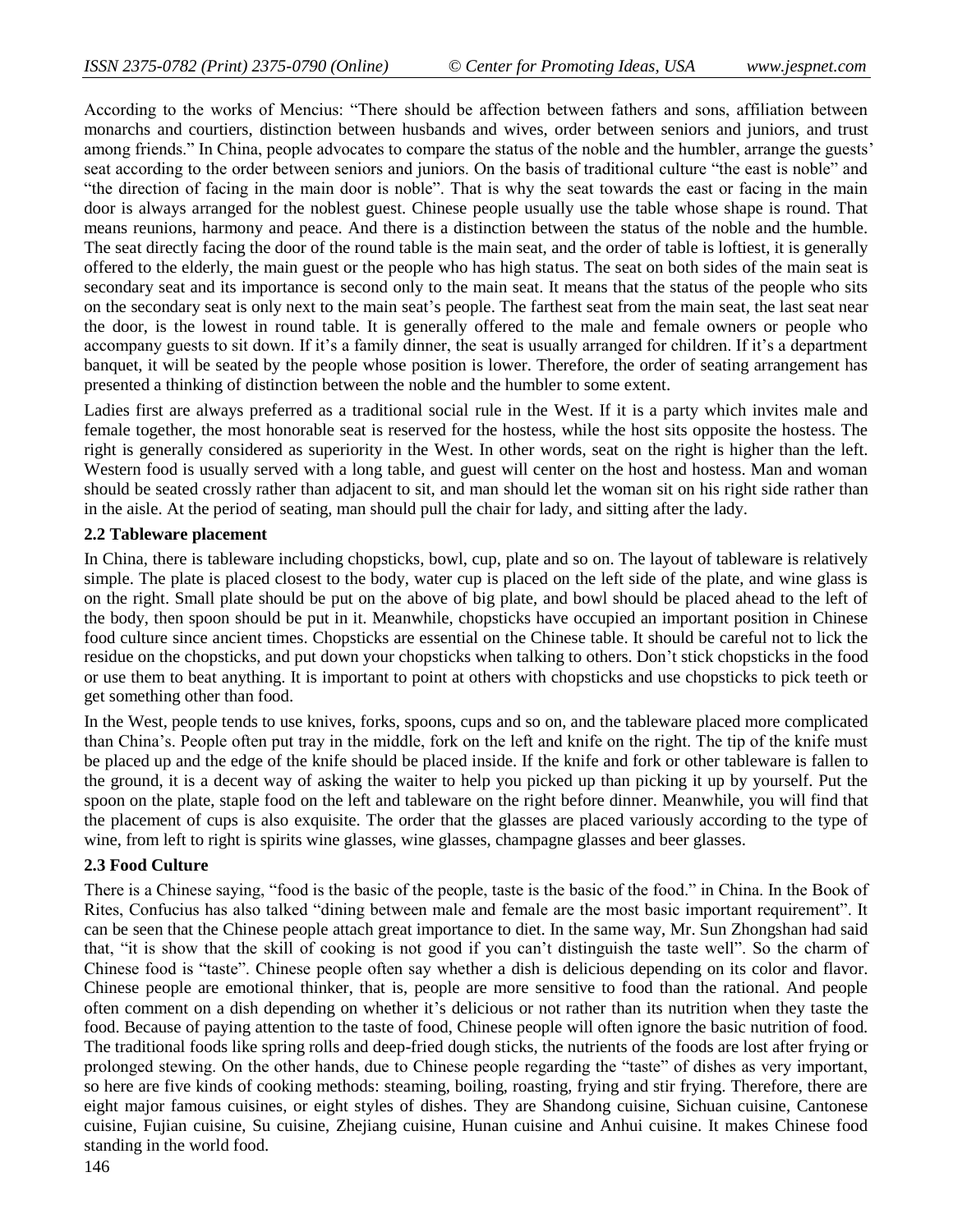But in the West, their dishes are more reasonable than China's in terms of nutrition. The western diet concept is very reasonable and they attach great importance to nutrition balanced collocation, pay attention to science and nutrition. In the West, people usually care about how many proteins, fattiness, vitamins and calories their food contained, and they also consider the absorption of food for nutrition. On the contrary, they don't care whether the dishes and the taste are good or bad. Because these foods are nutritious and can satisfy the needs of their body functions, they still eat even if the food seems to be unappetizing. For example, Westerners usually eat a cup of milk or oatmeal, a few slices of bread, a fried egg plus a few slices of meat in the morning. And scientist points that such breakfast is very healthy and meet the nutrition and enough energy needs of the body.

#### **2.4 Tableware use**

The difference about the use of tableware between China and the west is always very distinct. Chinese use chopsticks, spoon, bowl and plate. Chinese tackle any food with chopsticks and spoon. Meeting changes with constancy can describe Chinese tableware. Chinese feel proud about it for long and regard it as a symbol for advancement. [Except](file:///C:\Users\Administrator\AppData\Local\Yodao\DeskDict\frame\20150314105400\javascript:void(0);) use for eating, it is also to be linked to this antique people's god. Westerner cut food with forks, knives, spoon, bowl and plate. They cut food with knives and forks while serving food in plates. And they have a special spoon for soup.

The most iconic tableware between China and the West are chopsticks and knives and forks have an effect on the lifestyle also shows two different kinds of wisdom. It's naturally that different region have different culture and influences these people in there. Diet is important in our daily life and also influences the tableware between China and West. Since ancient times, Chinese subsisted mainly on agriculture and our staple food is rice and noodles that we can be easily placed food in mouth with chopsticks. But in many Western countries, their ancestors are hunting lifestyle and their staple food is kinds of meat that they have to cut big animals up with edge tool. These two almost the opposite cultures tend reflected in the diet and [naturally](file:///C:\Users\Administrator\AppData\Local\Yodao\DeskDict\frame\20150314105400\javascript:void(0);) be embodied [in](file:///C:\Users\Administrator\AppData\Local\Yodao\DeskDict\frame\20150314105400\javascript:void(0);) the choice and use of tableware.

Chinese always eat together that partly due to chopsticks and they like to sit around the table while eating like a big family. It makes Chinese keep stronger traditional family values than Westerner. And, the opposite eating system in the West because of knife and fork. This extends their free spirit, and independent nature.

#### *III. Reasons for the different table manners between Chinese and west*

People don't grow to maturity without regulations, it will do unsuccessful if you do not follow the rules, and the state will not be peaceful without patriarchal etiquette. Every kind of traditional etiquette can reflect the culture it represents. So, different table manners in China and the West are influenced by many factors, such as climate, religions belief, lifestyle, values and cultural connotation and so on.

#### **3.1 Climate**

As we all know, China lies in the southeast of the Asian continent. The southeast of China is near the ocean and the northwestern part is a large area of desert. And the topography of China is high in the west and low in the east, showing a ladder-like distribution. The area of mountains and plateaus is vast and the distance from east to west is about 5000 kilometers. Therefore, the combination of temperature and precipitation is varied, forming a wide variety of climate. Due to the geographical differences in each region, people in all regions usually live according to actual conditions. Therefore, Chinese staple food is usually rice and pasta. However, many western countries have a temperate maritime climate, which influenced by the westerly winds and warm current from the ocean, so that the sunshine time is short and the whole year is mild and rainy, suitable for the development of animal husbandry. So Westerners are used to eating meat.

#### **3.2 Religion belief**

The Chinese cultural traditions for thousands of years are reflected in Buddhism, Taoism and Confucianism. The Buddhists believed that people needs to be compassionate and help others out of trouble. For example, the tableware "chopsticks" are made from nature, and the cost of chopsticks is cheap and its workmanship is simple. Moreover, the whole use of chopsticks is collective work, which can't be completed without either party. It shows that the Chinese nation is centered on collectivism.

But in the West, people generally believe in Christianity. The Christian doctrine believes that god created man and the basis of Christian ethics is original sin. Adam and Eve, the human ancestors, committed crimes because they ate the forbidden fruit, and passed on to their descendants, which becomes the root of all evil.